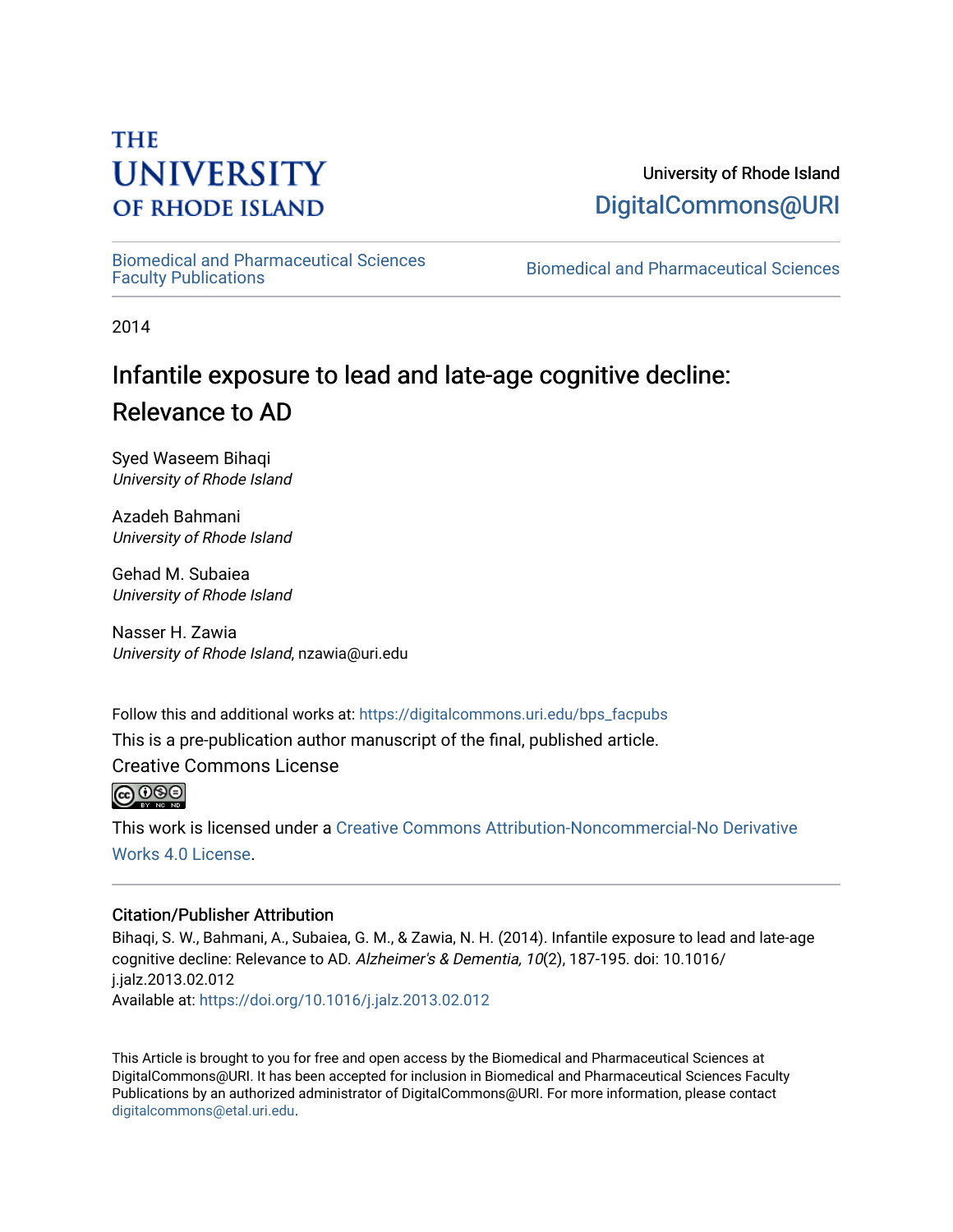

# NIH Public Access

**Author Manuscript**

*Alzheimers Dement*. Author manuscript; available in PMC 2015 March 01.

#### Published in final edited form as:

*Alzheimers Dement*. 2014 March ; 10(2): 187–195. doi:10.1016/j.jalz.2013.02.012.

## **Infantile exposure to lead and late-age cognitive decline: Relevance to AD**

#### **Syed Waseem Bihaqi**a, **Azadeh Bahmani**b, **Gehad M. Subaiea**a, and **Nasser H. Zawia**a,b,\*

aDepartment of Biomedical and Pharmaceutical Sciences, University of Rhode Island, Kingston, RI, USA

<sup>b</sup>Interdisciplinary Neuroscience Program (INP), University of Rhode Island, Kingston, RI, USA

#### **Abstract**

**Background—**Early-life lead (Pb) exposure induces overexpression of the amyloid beta precursor protein and its amyloid beta product in older rats and primates. We exposed rodents to Pb during different life span periods and examined cognitive function in old age and its impact on biomarkers associated with Alzheimer's disease (AD).

**Methods—**Morris, Y, and the elevated plus mazes were used. Western blot, quantitative polymerase chain reaction (qPCR), and enzyme-linked immunosorbent assay were used to study the levels of AD biomarkers.

**Results—**Cognitive impairment was observed in mice exposed as infants but not as adults. Overexpression of AD-related genes (amyloid beta precursor protein and β-site amyloid precursor protein cleaving enzyme 1) and their products, as well as their transcriptional regulator specificity protein 1 (Sp1)—occurred only in older mice with developmental exposure to Pb.

**Conclusions—**A window of vulnerability to Pb neurotoxicity exists in the developing brain that can influence AD pathogenesis and cognitive decline in old age.

#### **Keywords**

Aging; Alzheimer's disease; Cognition; Development; Lead; Life span

#### **1. Introduction**

Alzheimer's disease (AD) is the most common form of dementia affecting elderly people. The main characteristic features of AD include accumulation of senile plaques composed of aggregated amyloid beta (Aβ), neurofibrillary tangles enriched with phosphorylated tau, and synaptic loss in the brain resulting in cognitive decline [1,2]. Although the familial form of AD is determined genetically, late-onset AD (LOAD) is sporadic and represents ~95% of AD cases. In addition, it is unknown whether the onset of events that result in LOAD are part of aging or have earlier developmental beginnings.

Previous reports by us on both rodents and primates have shown that early life exposure to the environmental metal lead (Pb) resulted in a latent overexpression of genes and proteins associated with the amyloid pathway, and enhancement of AD pathology in primates [3,4]. Recently, we have also found that both total tau and its phosphorylated forms, as well tau

<sup>© 2013</sup> The Alzheimer's Association. All rights reserved.

<sup>\*</sup>Corresponding author. Tel.: +401-874-5909; Fax: +401-874-2516. nzawia@uri.edu.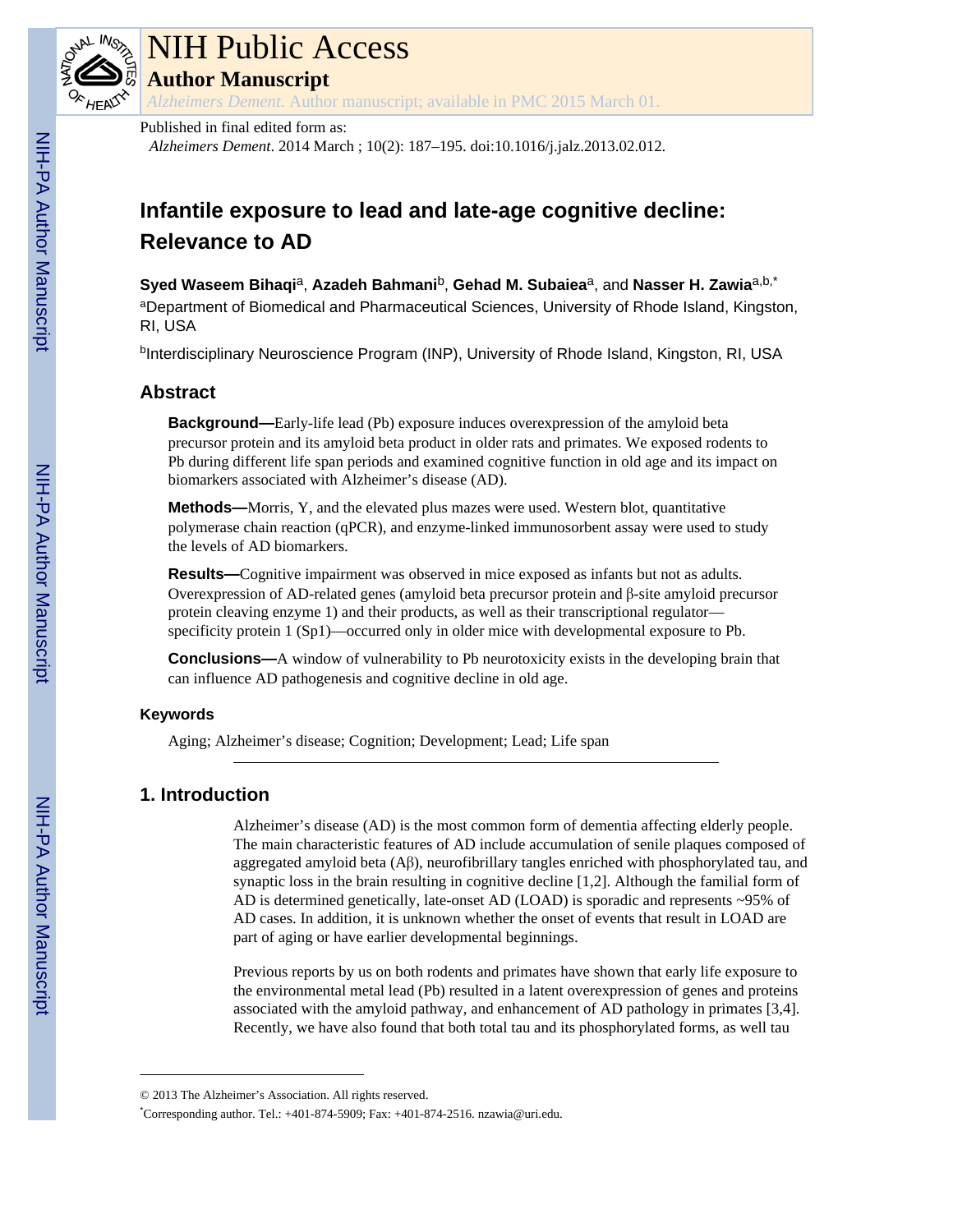deposits, were elevated in both aging rodents and primates previously exposed to Pb as infants (data under publication review). These findings provide evidence that molecular events occurring during critical periods of brain development are reprogrammed by environmental exposure to promote AD-like pathogenesis late in life. Also, we have reported genomewide messenger RNA (mRNA) expression profiling and methylomic analysis that reveal the scope of reprogramming of gene expression in the aging brain as a result of early life exposure and its connection to epigenetic mechanisms acting at the developmental stage [5,6].

Epidemiologic data that demonstrate a link between early life exposure to an environmental agent and LOAD are limited. The Normative Aging Study investigated the link between past nonoccupational Pb exposure and cognitive decline. Investigators reported that higher levels of Pb in blood and/or bone were accompanied by poor cognitive performance in different cognitive tests, including the Wechsler Adult Intelligence Scale–Revised, the Consortium to Establish a Registry for Alzheimer's Disease and the Mini-Mental State Examination [7– 10]. In a subgroup of the Nurses' Health Study, Weuve and colleagues [11] reported that higher levels of Pb in the tibia was associated with poor test scores on the Mini-Mental State Examination.

Multiple animal studies by us have demonstrated a link between early life exposure to this environmental agent and amyloidogenesis in old age [3,4,12]; however, although these studies are compelling, behavioral analysis was lacking to demonstrate the functional impact of early exposure on cognition in old age. Here we present the findings from a 2-year life span study in rodents that tested the impact of Pb exposure on cognitive function in the aging rodent brain, and examined its relationship to critical periods of exposure (both developmental and adult) and their impact on biochemical and molecular pathways associated with AD pathogenesis in the same cohort of animals.

#### **2. Methods**

#### **2.1. Animal exposure**

C57BL/6 mice were bred in-house at the University of Rhode Island. Postnatal day 1 (PND 1) was designated as 24 hours after birth. All pups were pooled, and new litters consisting of 10 males were selected randomly and placed with each dam. The animals were divided into four groups. The control group received regular tap water. The second group (PbE, the early Pb exposure group) was exposed to 0.2% Pb acetate from PND 1 to PND 20 through drinking water of the dam. The third group (PbA, the adult lead exposure group) was exposed to Pb daily for 3 months starting at 7 months of age. The fourth group (PbEA, the early and adult Pb exposure group [reexposure as adults]) was exposed to Pb developmentally (PND 1 to PND 20) and during adulthood (7–9 months of age). Brains were dissected at different ages—eight mice at PNDs 20, 180, 270, 540, and 700—and brain frontal cortex tissues were stored at −80°C until use.

#### **2.2. Behavioral tests**

Behavioral testing was conducted on selected time points (PND 540 and PND 700). To assess spatial learning and memory (a hippocampal formation-dependent task), animals were tested in the Morris water maze task and for the transfer latency (TL) in the elevated plus maze. Measuring the spontaneous alternations in the Y maze also assessed working memory function.

**2.2.1. Morris water maze—**The test was performed following the method of Morris and colleagues [13]. Each animal received three trials per day for 7 days with a 20-minute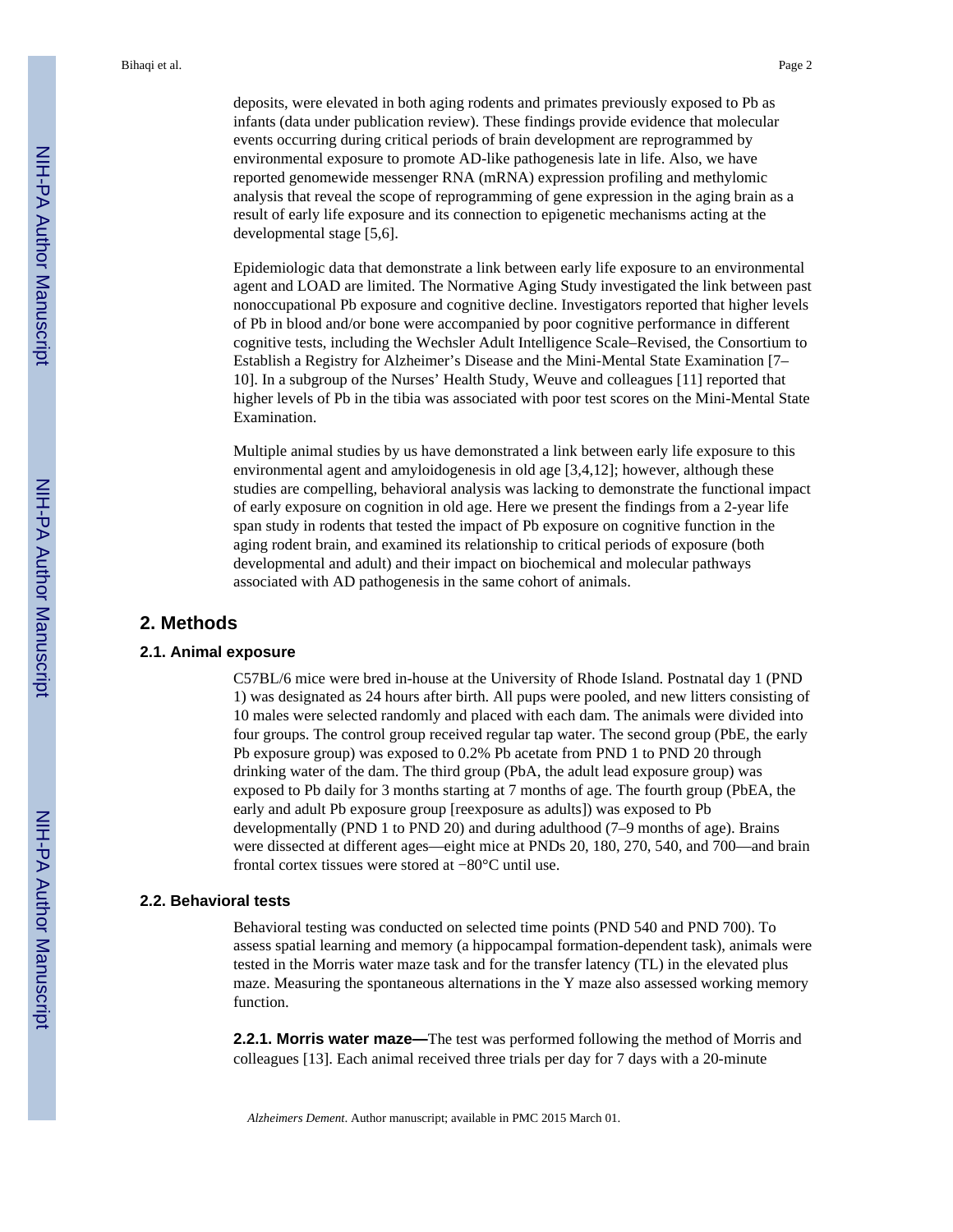intertrial interval. A retention test (probe trail) was performed on the eighth day, and the percentage of time and distance traveled in the target quadrant for 60 seconds was recorded. Swim distance and latencies to locate the platform were videotaped and analyzed with a computerized video tracking system (ObjectScan, Clever Systems Inc.). Training and retention tests were conducted between 0900 HR and 1600 HR.

**2.2.2. Y maze training procedure—**Spontaneous alternation was tested in the Y maze, which consists of three white, opaque plastic arms at a 120<sup>°</sup> angle from each other. The ability to alternate requires that the mice know which arms have already been visited. Therefore, alternation behavior can be regarded as a measure of spatial working memory [14]. During the test session, each mouse was placed at the end of one arm and allowed to move freely through the maze during a 10-minute session. The total number of arm entries (locomotor activity) and alternations (defined as consecutive entries into all three arms without repetitions, in overlapping triplet sets) were scored.

**2.2.3. Elevated plus maze—**TL was tested using an elevated plus maze consisting of two open arms ( $30 \times 5 \times 2.5$  cm) and two enclosed arms ( $30 \times 5 \times 15$  cm). The maze was elevated to the height of 50 cm. Mice were placed individually at the end of an open arm facing away from the central platform, and the time it took to move from the end of the open arm to either of the closed arms (TL) was recorded. The TL was expressed as retention after 24hours by calculating the inflexion ratio (IR) using the formula

$$
(IR) = \frac{L1 - L0}{L0},
$$

where IR is the inflexion ratio, L0 is the TL after 24 hours, and L1 is the initial TL in seconds.

#### **2.3. Western blotting**

Cerebral cortical tissues were homogenized in RIPA buffer containing a protease inhibitor cocktail (Sigma-Aldrich), incubated on ice for 1 hour, then centrifuged at 3500 *g* for 20 minutes [3]. The supernatant was collected and used for Western blot analysis. Protein concentration was determined by using a BCA kit (Pierce Biotechnology Inc.Rockford, IL, USA). For amyloid beta precursor protein (AβPP) and specificity protein 1 (Sp1) proteins, 40 μg protein was separated via 10% sodium dodecyl sulfate–polyacrylamide gel electrophoresis. Nonspecific binding was blocked by incubation with 5% bovine serum albumin (BSA) in Tris buffer Saline + 0.1% Tween 20 (TBST) at room temperature for 1 hour. Immunoblotting was performed after overnight exposure to the following antibodies diluted at 1:1000 with gentle agitation on a shaker at 4°C: AβPP (anti-Alzheimer precursor protein A4, amino acids 66–81 of AβPP [N-terminus], clone 22C11 mouse monoclonal) and anti-Sp1 rabbit polyclonal (Millipore, Billerica, MA, USA). On the following day, membranes were washed and exposed for 1 hour to IRDye 680LT Infrared Dye (LI-COR Biotechnology, Lincoln, NE, USA), goat antimouse/goat antirabbit diluted at 1:10,000. The images were developed using an Odyssey infrared imaging system (model 9120; LI-COR Biotechnology, Lincoln, NE, USA). As a control for equal protein loading, membranes were stripped and reprobed with rabbit β-actin antibody (diluted at 1:2500; Sigma-Aldrich, St. Louis, MO, USA) and exposed to antirabbit IRDye 680LT Infrared Dye. After transferring to a polyvinylidene difluoride membrane, the gel was stained with Bio-safe Coomassie blue stain (Bio-Rad, Hercules, CA, USA) to assess the loading of the samples.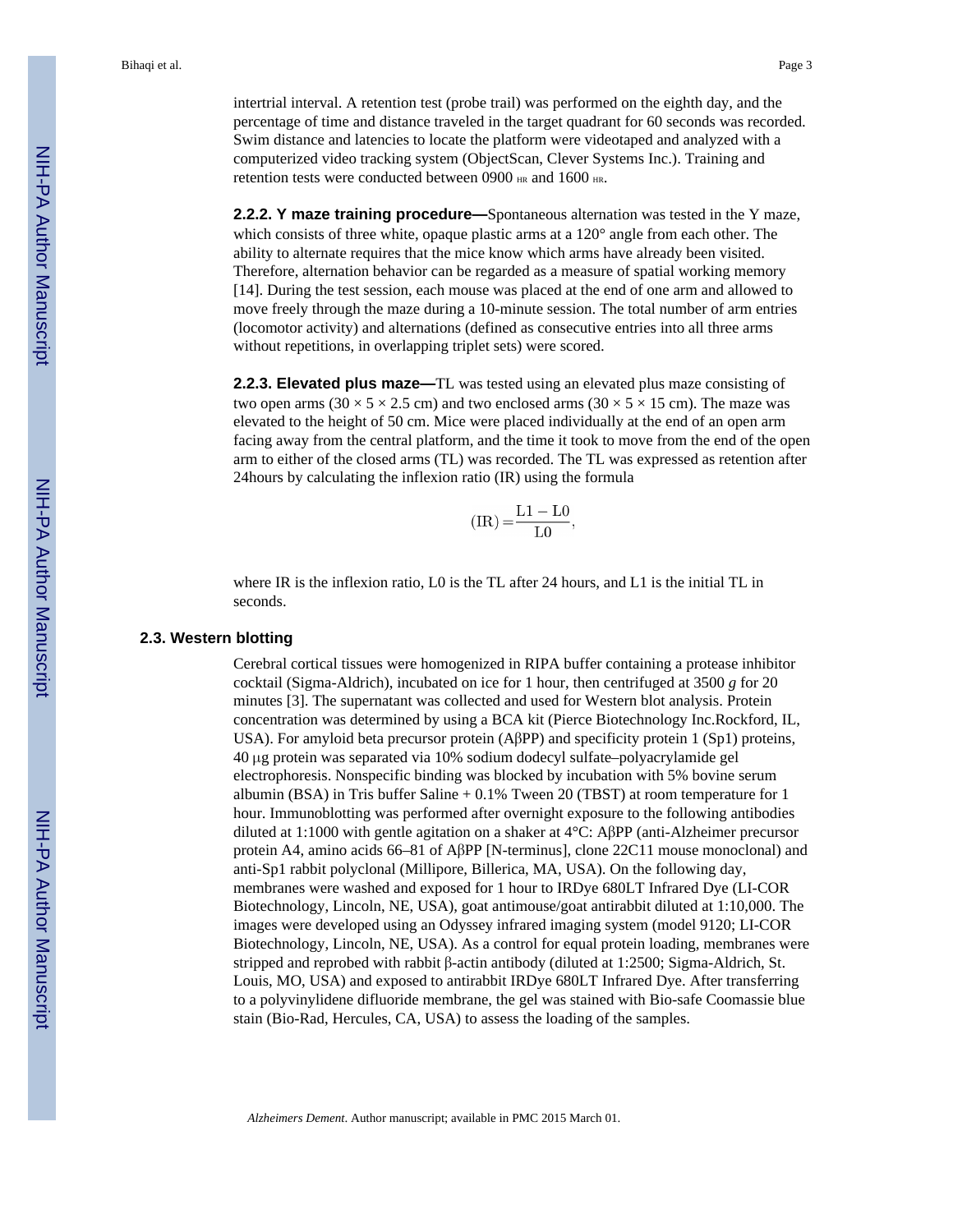RNA from the brain tissue was isolated according to the TRIzol method (Invitrogen). Firststrand complementary DNA (cDNA) was synthesized from 1.5 μg total RNA using the iScript cDNA synthesis kit (Bio-Rad, Hercules, CA, USA). cDNA was then amplified using real-time polymerase chain reaction. The SYBR Green quantitative real-time polymerase chain reaction assay was performed in 25-μL reactions in triplicate using 1.5 μL cDNA template,  $1 \times SYBR$  Green master mix,  $0.4 \mu M$  forward and reverses primers, and deionized H2O. The following primers were used: AβPP forward primer, 5′-GGT TCT GGG CTG ACA AAC AT-3′; AβPP reverse primer, 5′-GTG ATG ACA ATC ACG GTT GC-3′; Sp1 forward primer, 5′-TCA TAC CAG GTG CAA ACC AA-3′; Sp1 reverse primer, 5′-AGG TGA TGT TCC CAT TCA GG-3′; β-site amyloid precursor protein (APP) cleaving enzyme 1 (BACE1) forward primer, 5′ ATG TGC ACG ATG AGT TCA GG-3′; and BACE1 reverse primer, 5′-GCA GAG TGG CAA CAT GAA GA-3′. Amplification was undertaken on an ABI PRISM 7500 machine (Applied Biosystems, Foster City, CA, USA) with sequence detection software version 1.3, and expression was reported relative to glyceraldehyde-3-phosphate dehydrogenase mRNA with the 2−ΔΔCt method.

#### *2.5. Enzyme-linked immunosorbent assay A***β** *(1–40) and A***β** *(1–42)*

The levels of Aβ were measured using human Aβ (1–40) and (1–42) assay kits. These kits are solid-phase sandwich enzyme-linked immunosorbent assays with two kinds of highly specific antibodies, which are 100% reactive with mouse  $\Delta \beta$ 1–40 and 70% reactive with mouse  $\text{A}\beta$ 1–42. The assay was conducted according to the manufacturer's instructions (Immuno-Biological Laboratories, Gunma, Japan) with minor modifications [15]. One hundred micrograms of protein samples in 100 μL EIA buffer and assay standards were added to 96-well plates precoated with anti-human Aβ mouse immunoglobulin G monoclonal antibody. The plates were incubated overnight at 4°C, and were washed seven times using the  $40\times$  diluted wash buffer supplied with the kit (0.05% Tween 20 in phosphate buffer). Afterward, 100 μL labeled antibody were added to the samples and standards, followed by incubation at  $4^{\circ}$ C for 1 hour. After incubation, the plates were washed nine times followed by the addition of 100 μL tetramethylbenzidine as a coloring agent. The plates were incubated in the dark for 30 minutes at room temperature. Last, 100 μL 1 N H2SO4 was added to stop the reaction, and absorbance was measured at 450 nm using a Spectra Max UV/Vis Spectrometer (GMI, Inc.). The levels of  $\mathbf{A}\beta$  in the test samples were calculated relative to the standard curve generated for each plate.

#### **2.6. BACE1 activity assay**

β-Secretase activity was measured with a BACE1 activity kit (SensiZyme BACE1 Activity Assay Kit, Sigma-Aldrich, Saint Louis, MO, USA) according to the manufacturer's protocol. The enzymatic reactionfor secretase activity was carried out in an anti-BACE1 coated 96-well plate. The  $100 \mu L$  of standards and test samples were pipetted into each well and incubated for 2 hour at 2°C to 8°C. The solution was aspirated from the wells and washed four times with wash buffer. A 50-μL substrate (proenzyme) was added to each well and was incubated overnight at room temperature in a humidified chamber. On the following day, 50 μL reagent mixture (substrate  $B +$  dithiothreitol (DTT) was added to each well followed by shaking for 20 seconds. The plate was incubated again at room temperature for a couple hours and then absorbance was measured at 405 nm using a plate reader. The activity of BACE1 is presented in nanograms per milliliter.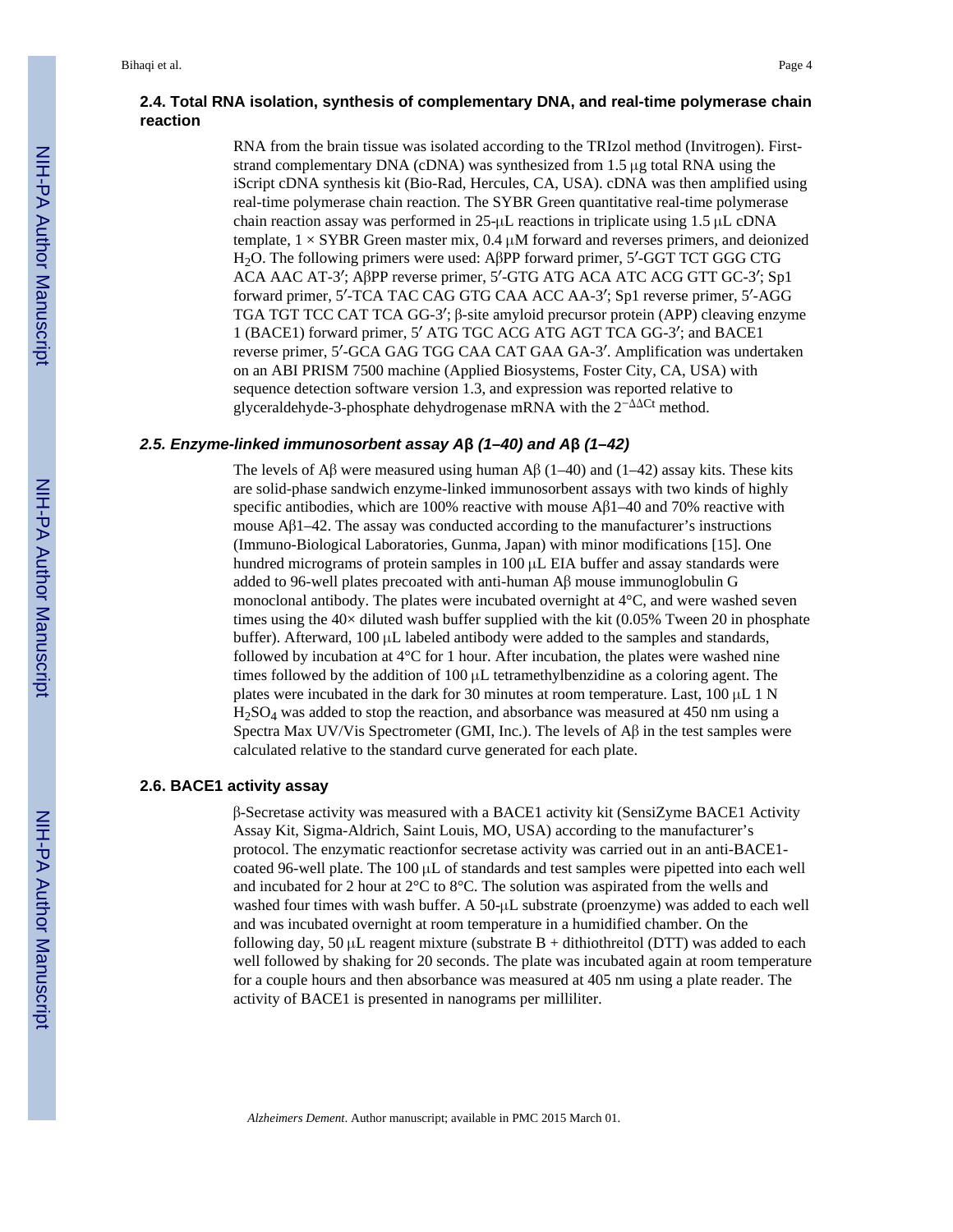#### **2.7. Statistical analysis**

Western blot bands were quantified by using the LI-COR/Odyssey infrared image system. All measurements were made in triplicate and all values are presented as mean ± standard error of the mean. The significance of the difference among means of the experimental groups was obtained with one-way analysis of variance, the Tukey-Kramer multiplecomparison posttest, and the student Newman-Keuls comparison posttest, using Graph pad Prism 3.0 computer software(La Jolla, CA, USA). The level of significance was set at *P* <. 05.

#### **3. Results**

#### **3.1. Effect of developmental Pb exposure on performance in the Morris water maze**

The Pb exposure model that we have used in several life span studies does not result in nutritional disturbances, as evidenced by the absence of changes in weight or any overt changes in brain structure or anatomy. The death rate of the aging animals was not any different from that in controls [3,6]. The Pb levels in the two age groups, PND 20 and PND 700, have been monitored and published in previous studies [16]. We found that at 20 days after exposure, the Pb blood level was  $46.13 \pm 1.95 \,\mu$ g/dL and the brain level were 0.41  $\pm$  $0.04 \mu g/g$  wet weight. Pb levels in the aging animals are at background levels in both the control and animals with prior exposure to Pb.

Exposure of mice to the developmental neurotoxicant Pb under different scenarios was tested in the spatial learning tasks of the Morris water maze at PND 540 and PND 700. Learning, assessed by the reduction in latency to find the hidden platform during 7 days of training, was clearly evident for the control and PbA groups, and was no different at PND 540 and PND 700 for these groups. However, our results indicate that mice from the PbE (developmental exposure only) and PbEA (developmental and adult exposure) groups, which were tested at PND 540, exhibited a significant ( $P < .05$ ) increase in latency at day 7 of training (Fig. 1A). Likewise, mice from the PbE and PbEA groups, which were tested at PND 700, showed a significant delay  $(P < .05, P < .01)$  in latency from day 2, which was consistent until day 6 of training compared with age-matched controls; these mice never found the platform within 20 seconds during the acquisition phase (Fig. 2A). The deficit in memory was also confirmed in the PbE and PbEA groups by probe tria ls undertaken on day 8. A significant decrease  $(P < .05, P < .01)$  in the percentage time spent and distance traveled in the target quadrant was observed in these mice at PND 540 (Fig. 1B, C), and memory deficiency was observed to be most significant  $(P < .001)$  at PND 700 compared with agedmatched controls (Fig. 2B, C).

#### **3.2. Effect of early life Pb exposure on Y maze performance and TL**

Analysis of the results from the Y maze task of the four groups at time points PND 540 and PND 700 reveal a significant ( $P < .05$ ,  $P < .01$ ) reduction in the spontaneous alternation in the PbE and PbEA groups at both time points of analysis (Fig. 3A, B). Similarly, TL of first day reflected learning behavior of animals, whereas TL of second day reflected retention of information, or memory. Our results revealed a significant  $(P < .05, P < .01)$  decrease in the inflexion ratio of the PbE and PbEA groups at time points PND 540 and PND 700 compared with the control group (Fig. 3C, D).

#### *3.3. Latent protein expression of A* **β** *PP and Sp1*

The protein expressions of AβPP and Sp1 relative to β-actin were profiled by Western blotting at different time points during the life span of the experimental mice. Normalized AβPP levels in the PbE and PbEA groups compared with the control group were found to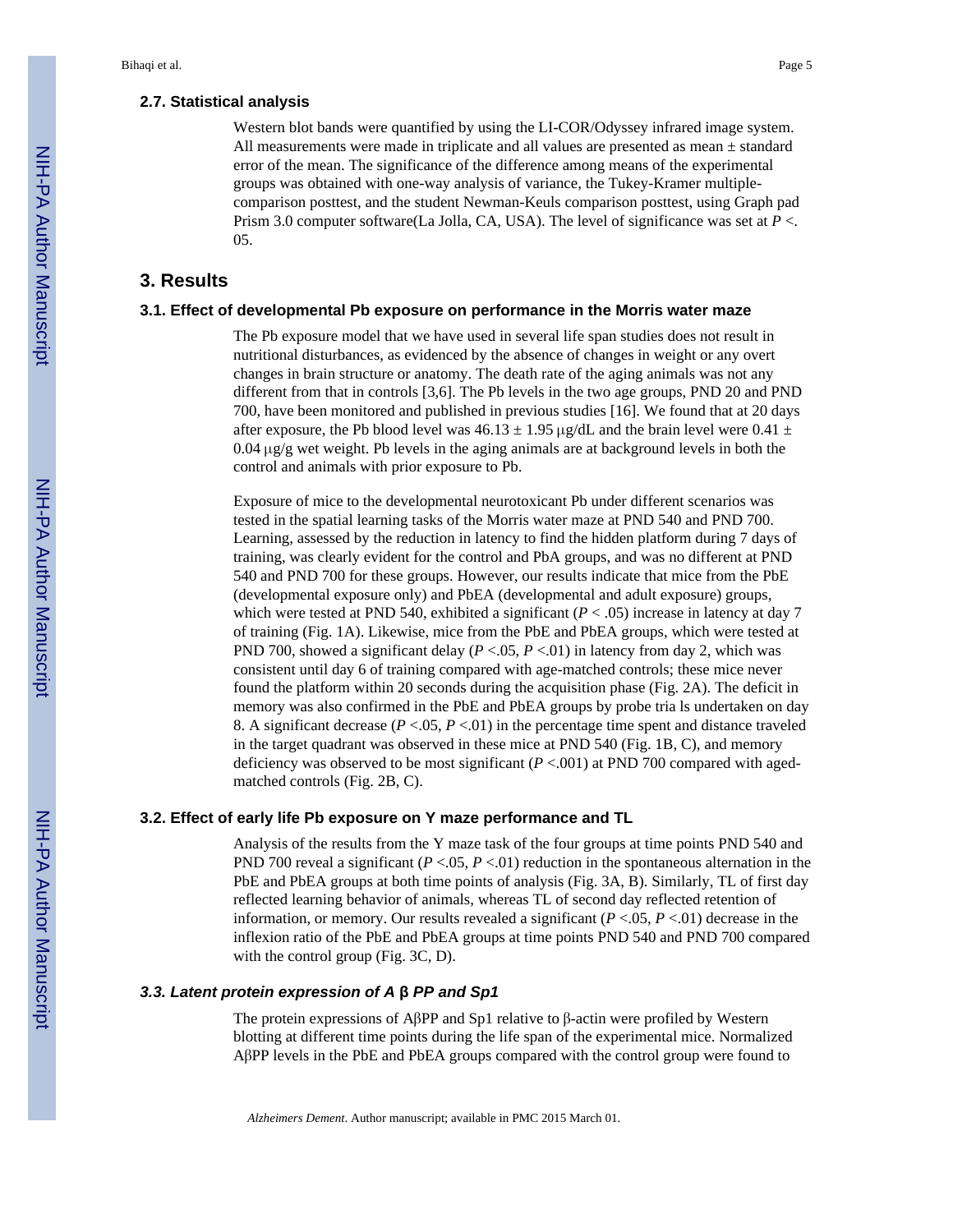slightly increase during development, remained steady during adulthood, and increased significantly  $(P < .05)$  in old age (Fig. 4A, B). Similarly, normalized Sp1 levels in the PbE and PbEA groups displayed an increase on PND 20, which showed a significant  $(P < .05)$ increase in old age (Fig 5A, B). No significant change in the protein expression of AβPP and SP1 was observed in the PbA group.

#### **3.4. Effect of aging and developmental exposure of Pb on Aβ** *levels and BACE1 activity*

Changes in Aβ1–40 and Aβ1–42 levels were examined by enzyme-linked immunosorbent assay at PNDs 20, 180, 270, 540, and 700. Our results revealed that the PbA group displayed no change in Aβ levels at various time points of analysis. On the other hand, an increase in the levels of Aβ1–40 and Aβ1–42 was observed in the PbE and PbEA groups at PND 270, which was significantly pronounced ( $P < .05$ ) on PND 700 (Fig. 6A, B). The ratio of A $\beta$ 1–42 to Aβ1–40 on PND 20 and PND 700 for the PbE and PbEA groups displayed a significant (*P* <.05) increase at PND 20 compared with age-matched groups, with a greater change in the ratio at PND 700  $(P < .001)$ . The PbA group did not show any significant change in the ratio at PND 20 or PND 700 (Fig. 6C). Our results further demonstrate a significant (*r* = −0.42, *P* <.03) correlation between Aβ1–40 levels and the percentage of time spent in the correct quadrant during the probe trial in the water maze task for 700-day-old mice. A correlation between  $\Delta \beta$ 1–42 and percentage of time spent in the correct quadrant during the probe trial in the water maze by same age group showed a similar trend (*r* = −0.389, *P* <.06).

BACE1 is the proteolytic enzyme that generates the N-terminus of the Aβ peptide. Our study shows that BACE1 activity in the control and PbA groups remained relatively steady in young and aging mice. Developmental exposure of mice to Pb was found to induce a significant  $(P < .05)$  increase in the BACE1 activity in the PbEA group at PND 500. A significant increase was also evident in the PbE and PbEA groups at PND 700 compared with age-matched controls (Fig. 6D).

#### **3.5. Effect of aging and Pb exposure on AβPP, BACE1, and Sp1 mRNA expression**

In the five age groups studied, normalized AβPP, BACE1, and Sp1 mRNA expression was evaluated for control as well as mice with stage-specific exposure to Pb. Our results indicate that the PbE and PbEA groups showed a significant  $(P < .05)$  latent upregulation of mRNA expression of AβPP (Fig. 4C), Sp1 (Fig. 5C), and BACE1 (Fig. 6E) at PND 700 compared with aged-matched controls. No significant change in mRNA expression was observed in the PbA group compared with the control group.

#### **4. Discussion**

Heavy metals such as Pb pose a widespread environmental concern, and persistent human exposure to low levels of Pb has been a matter of public concern worldwide [17]. Exposure to Pb is the most prevalent, and Pb is the most insidious environmental toxin affecting children, particularly during the perinatal stage. Children have been found to be cognitively impaired at blood levels below the Centers for Disease Control and Prevention safe level of 10 μg/dL [18,19]. Although, exposure to Pb is widely recognized to be a risk factor for the health of children and adults, our studies are the first to reveal that early life exposure has a latent effect on neurodegenerative diseases [4,6], thereby providing the first environmental model of early life exposure that predetermines outcomes of the aging brain through epigenetic reprogramming [6].

Previous studies by us focused on molecular and biochemical changes in old age resulting from infantile exposure to Pb. In the current study, we conducted comprehensive behavioral testing on aging animals exposed exclusively to Pb during the early developmental stage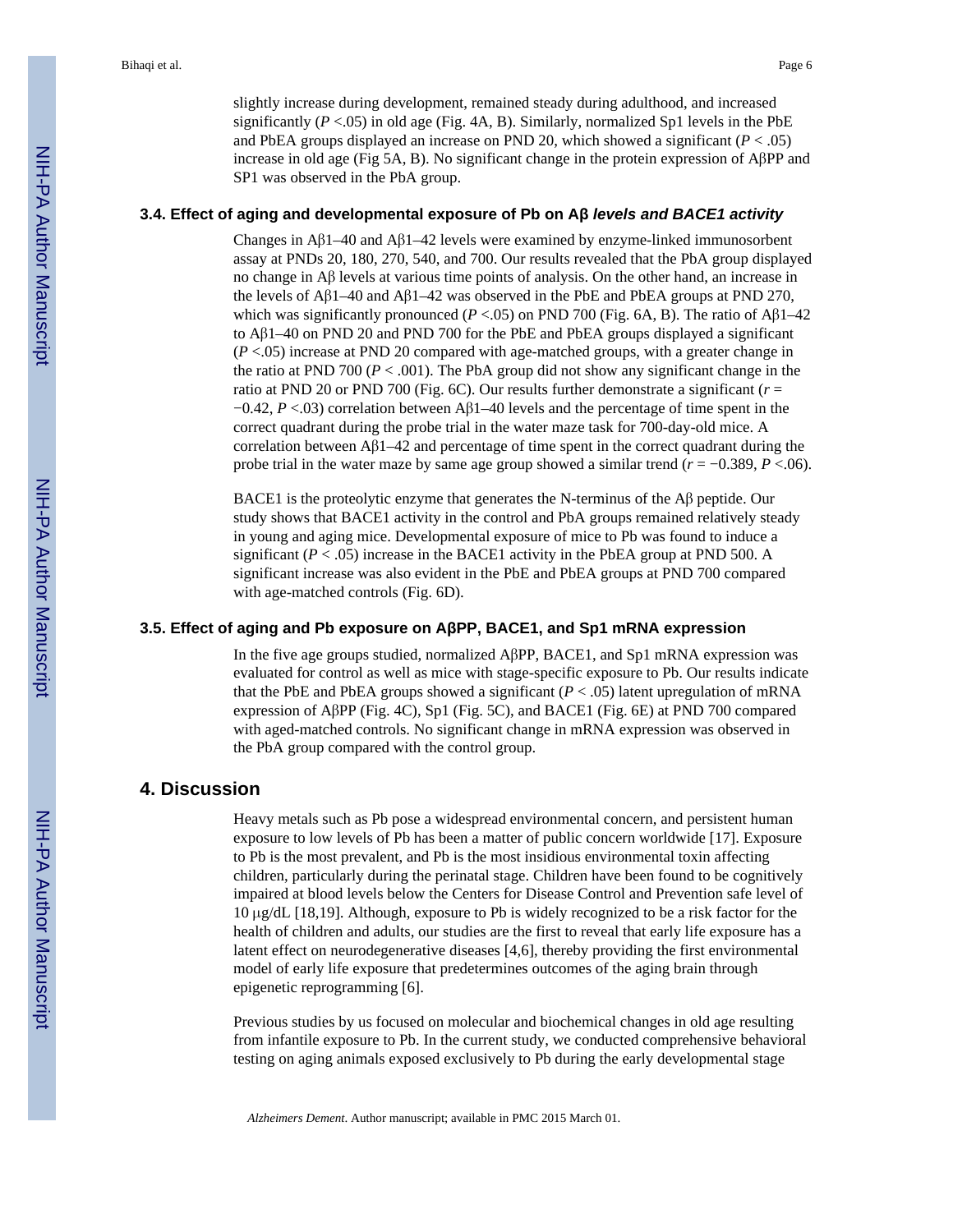and/or reexposed again as adults. The performance of these animals was compared with siblings with no exposure (controls) or siblings exposed as adults only (PbA). Animals with a developmental component of exposure were impaired in their performance at 18 months of age, which was much pronounced at 24 months (Figs. 1 and 2), whereas animals exposed as adults only performed similar to controls. In the Y maze test as well, animal groups with a developmental component of exposure showed a decrease in spontaneous alternations at PND 540 and PND 700 compared with age-matched controls (Fig. 3A, B). These findings demonstrate that the perinatal developmental stage is a critical period of exposure and has an effect on cognitive function later in life.

Past reports from our laboratory have demonstrated that AβPP mRNA and protein expression in the cerebral cortex increase with age and are abnormally elevated in older rats or primates exposed to Pb as infants [3,4]. Similar results were also observed in an in vitro study in which differentiated SH-SY5Y cells were exposed to Pb early and were allowed to live for about a month [20]. Consistent with the earlier studies, control animals, which represent normal aging, displayed an increase in APP expression in late life; however, mice exposed to Pb during developmental phases showed a drastic increase in the protein and mRNA levels of APP. This latent increase in APP was also accompanied by commensurate elevation in Aβ levels. The ratio of Aβ1–42 to Aβ1–40 in rodents with developmental exposure to Pb was also found to be significantly elevated late in life [3,4].

Furthermore, consistent with our earlier findings, a significant increase in BACE1 activity and mRNA levels was observed in mice exposed to Pb as pups [21]. Sp1 was also similarly increased late in life (Fig. 5), commensurate with the role of Sp1 as an essential regulator of the AβPP gene [3,22,23], and is in agreement with previous findings[21,24]. What is striking is that the changes in the AD-related genes and their products mirror the behavioral outcomes, supporting the hypothesis that there is a developmental window of vulnerability to low levels of Pb exposure.

Although no direct evidence is presented vis-à-vis the latent cognitive deficits and latent alterations in the amyloid pathway, supporting evidence for the relationship between the amyloidogenic pathway and the decline in cognitive capacities late in life are as follows: (1) both the cognitive decline and the alterations in amyloid intermediates occur late in life, (2) the life span profiles of the amyloid intermediates are not altered in animals unexposed during development nor is there any cognitive decline in animals exposed as adults only, and (3) correlational analysis of some behavioral tasks suggests a possible relationship. Thus, these findings suggest that cognitive deficits occurring in old age are related to alterations in the status of the amyloid pathway as a result to developmental Pb exposure.

To explain these latent changes in gene expression, the proposed mechanisms must include long-term epigenetic modification in the structural architecture of the DNA bases that regulate the accessibility of transcription factors to these genes. Past reports have revealed that Sp1, BACE, and APP genes are rich in cytosine-phosphate-guanine (CpG) dinucleotide and guanine-cytosine (GC) box elements [25], thus making them targets for epigenetic modification via DNA methylation. These characteristic features of the AβPP gene and the other AD-related genes such as BACE, previously shown by us to be altered late in life as a result of early-life Pb exposure, suggest that the genes with promoters that are rich in CpG dinucleotides can be the prime candidates for epigenetic reprogramming. The reduced activity and protein levels of DNA methylating enzymes DNMT1 and DNMT3 A, which we observed in aging animals as well as in cultured cells that had prior exposure to Pb [21,26], is consistent with the upregulation of some genes observed in old age. Furthermore, recent discoveries that DNMT3 A levels are directly related to cognitive decline in old age lends more support to this hypothesis, especially because this enzyme is also regulated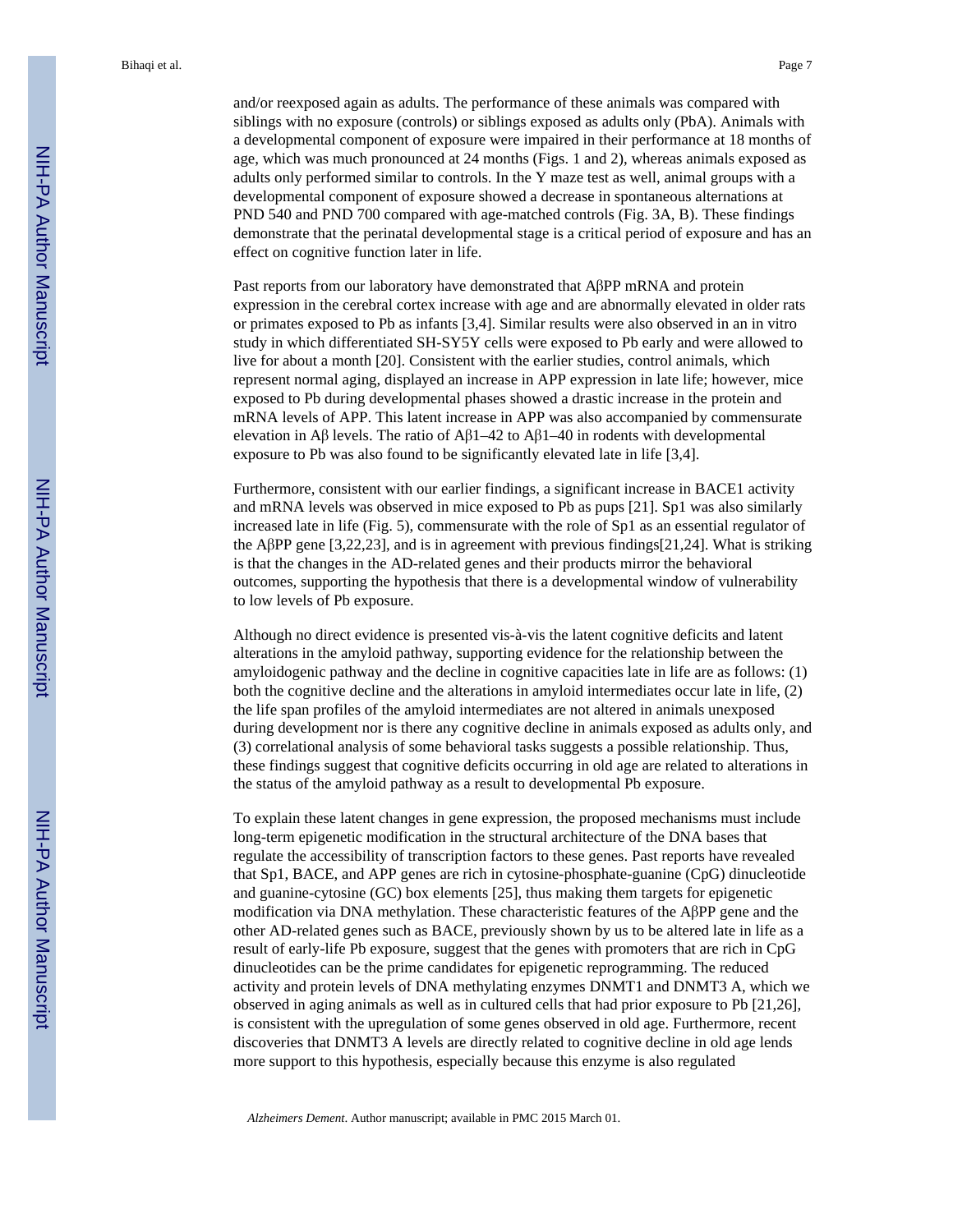developmentally [27]. However, both upregulation and downregulation of genes occur in older animals exposed to Pb as infants and, in either case, DNA methylation appears to play an important role [6]. Hence, early-life exposure to Pb interferes with DNA methylation patterns of genes, which is then sustained throughout life and has an impact during old age.

In conclusion, our results indicate that early exposure to the environmental toxicant Pb causes a significant cognitive deficit late in life that is accompanied by latent upregulation in AD biomarkers AβPP, Aβ, and BACE1. This study demonstrates that development is an important period that is vulnerable to environmental toxicants, which could increase future disease susceptibility, including AD, potentially through epigenetic reprogramming.

#### **Acknowledgments**

This research was supported by the Intramural Research Program of the National Institutes of Health (NIH), National Institute of Environmental Health Sciences, and by grant NIH-5RO1ES015867-03. The research core facility was funded (P20RR016457) by the National Center for Research Resources, a component of NIH.

#### **References**

- [1]. Selkoe DJ. Amyloid protein and Alzheimer's disease. Sci Am. 1991; 265:68–71. 74–6, 78. [PubMed: 1785042]
- [2]. Tanzi RE, Bertram L. Alzheimer's disease: the latest suspect. Nature. 2008; 454:706–8. [PubMed: 18685694]
- [3]. Basha MR, Wei W, Bakheet SA, Benitez N, Siddiqi HK, Ge YW, et al. The fetal basis of amyloidogenesis: exposure to lead and latent overexpression of amyloid precursor protein and beta-amyloid in the aging brain. J Neurosci. 2005; 25:823–9. [PubMed: 15673661]
- [4]. Wu J, Basha MR, Brock B, Cox DP, Cardozo-Pelaez F, McPherson CA, et al. Alzheimer's disease (AD)-like pathology in aged monkeys after infantile exposure to environmental metal lead (Pb): evidence for a developmental origin and environmental link for AD. J Neurosci. 2008; 28:3–9. [PubMed: 18171917]
- [5]. Alashwal H, Dosunmu R, Zawia NH. Integration of genome-wide expression and methylation data: relevance to aging and Alzheimer's disease. Neurotoxicology. 2012; 33:1450–3. [PubMed: 22743688]
- [6]. Dosunmu R, Alashwal H, Zawia NH. Genome-wide expression and methylation profiling in the aged rodent brain due to early-life Pb exposure and its relevance to aging. Mech Ageing Dev. 2012; 133:435–43. [PubMed: 22613225]
- [7]. Payton M, Riggs KM, Spiro A 3rd, Weiss ST, Hu H. Relations of bone and blood lead to cognitive function: the VA Normative Aging Study. Neurotoxicol Teratol. 1998; 20:19–27. [PubMed: 9511166]
- [8]. Weisskopf MG, Wright RO, Schwartz J, Spiro A 3rd, Sparrow D, Aro A, et al. Cumulative lead exposure and prospective change in cognition among elderly men: the VA Normative Aging Study. Am J Epidemiol. 2004; 160:1184–93. [PubMed: 15583371]
- [9]. Weisskopf MG, Proctor SP, Wright RO, Schwartz J, Spiro A 3rd, Sparrow D, et al. Cumulative lead exposure and cognitive performance among elderly men. Epidemiology. 2007; 18:59–66. [PubMed: 17130688]
- [10]. Wright RO, Tsaih SW, Schwartz J, Spiro A 3rd, McDonald K, Weiss ST, et al. Lead exposure biomarkers and Mini-Mental Status Exam scores in older men. Epidemiology. 2003; 14:713–8. [PubMed: 14569188]
- [11]. Weuve J, Korrick SA, Weisskopf MG, Ryan LM, Schwartz J, Nie H, et al. Cumulative exposure to lead in relation to cognitive function in older women. Environ Health Perspect. 2009; 117:574–80. [PubMed: 19440496]
- [12]. Dosunmu R, Wu J, Adwan L, Maloney B, Basha MR, McPherson CA, et al. Life span profiles of Alzheimer's disease-associated genes and products in monkeys and mice. J Alzheimers Dis. 2009; 18:211–30. [PubMed: 19584442]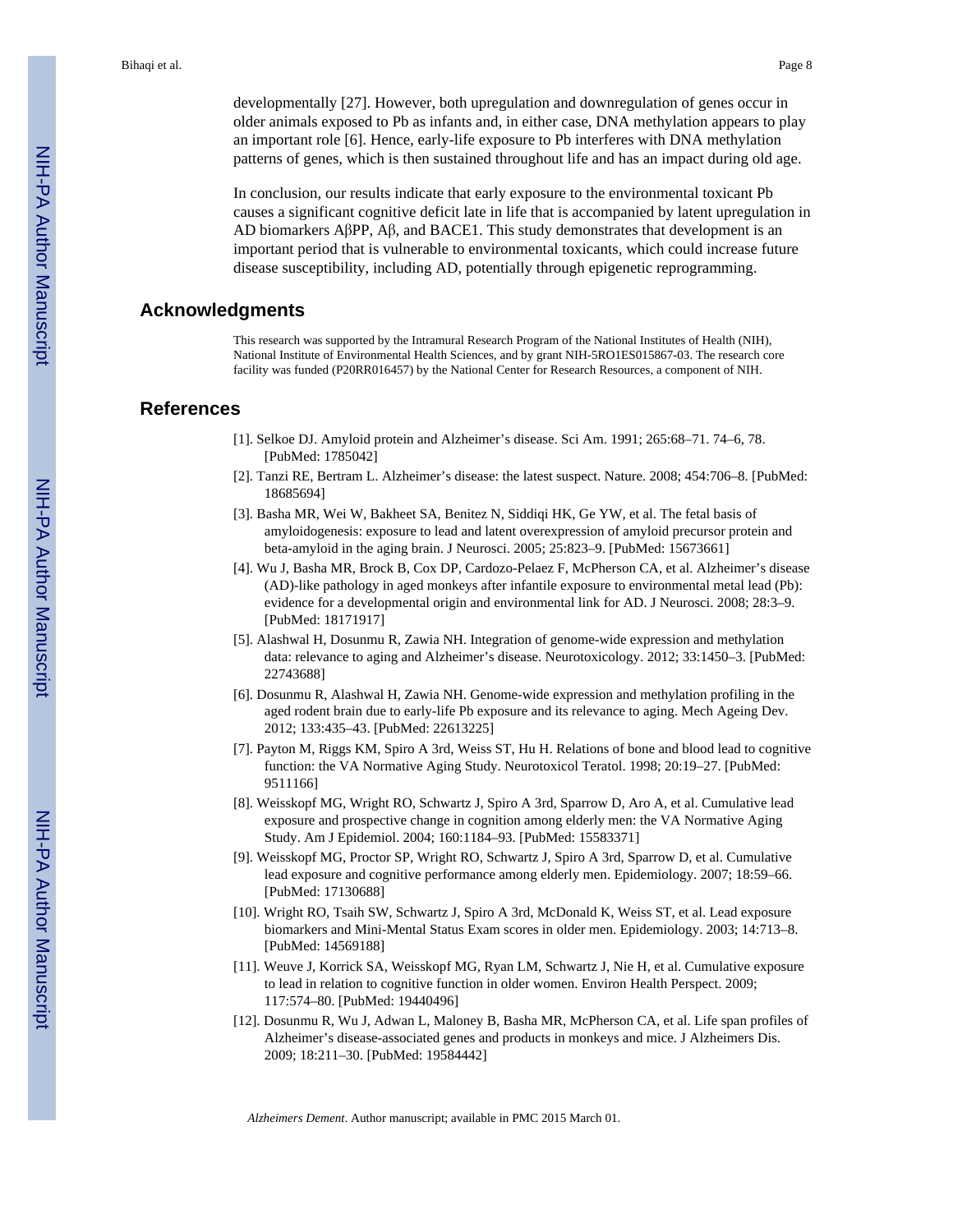- [13]. Morris RG, Garrud P, Rawlins JN, O'Keefe J. Place navigation impaired in rats with hippocampal lesions. Nature. 1982; 297:681–3. [PubMed: 7088155]
- [14]. Sarter M, Bodewitz G, Stephens DN. Attenuation of scopolamine-induced impairment of spontaneous alteration behaviour by antagonist but not inverse agonist and agonist betacarbolines. Psychopharmacology (Berl). 1988; 94:491–5. [PubMed: 2836875]
- [15]. Morishima-Kawashima M, Oshima N, Ogata H, Yamaguchi H, Yoshimura M, Sugihara S, et al. Effect of apolipoprotein E allele epsilon4 on the initial phase of amyloid beta-protein accumulation in the human brain. Am J Pathol. 2000; 157:2093–9. [PubMed: 11106581]
- [16]. Basha MR, Murali M, Siddiqi HK, Ghosal K, Siddiqi OK, Lashuel HA, et al. Lead (Pb) exposure and its effect on APP proteolysis and Abeta aggregation. FASEB J. 2005; 19:2083–4. [PubMed: 16230335]
- [17]. Tong S, von Schirnding YE, Prapamontol T. Environmental lead exposure: a public health problem of global dimensions. Bull World Health Organ. 2000; 78:1068–77. [PubMed: 11019456]
- [18]. Patrick L. Lead toxicity, a review of the literature. Part 1: exposure, evaluation, and treatment. Altern Med Rev. 2006; 11:2–22. [PubMed: 16597190]
- [19]. Canfield RL, Henderson CR Jr, Cory-Slechta DA, Cox C, Jusko TA, Lanphear BP. Intellectual impairment in children with blood lead concentrations below 10 μg per deciliter. N Engl J Med. 2003; 348:1517–26. [PubMed: 12700371]
- [20]. Huang H, Bihaqi SW, Cui L, Zawia NH. In vitro Pb exposure disturbs the balance between Abeta production and elimination: the role of AbetaPP and neprilysin. Neurotoxicology. 2011; 32:300– 6. [PubMed: 21315759]
- [21]. Bihaqi SW, Zawia NH. Alzheimer's disease biomarkers and epigenetic intermediates following exposure to Pb in vitro. Curr Alzheimer Res. 2012; 9:555–62. [PubMed: 22272629]
- [22]. Docagne F, Gabriel C, Lebeurrier N, Lesne S, Hommet Y, Plawinski L, et al. Sp1 and Smad transcription factors co-operate to mediate TGF-beta-dependent activation of amyloid-beta precursor protein gene transcription. Biochem J. 2004; 383:393–9. [PubMed: 15242331]
- [23]. Lukiw WJ, Rogaev EI, Wong L, Vaula G, McLachlan DR, St. George Hyslop P. Protein-DNA interactions in the promoter region of the amyloid precursor protein (APP) gene in human neocortex. Brain Res Mol Brain Res. 1994; 22:121–31. [PubMed: 8015372]
- [24]. Brock B, Basha R, DiPalma K, Anderson A, Harry GJ, Rice DC, et al. Co-localization and distribution of cerebral APP and SP1 and its relationship to amyloidogenesis. J Alzheimers Dis. 2008; 13:71–80. [PubMed: 18334759]
- [25]. Pollwein P, Masters CL, Beyreuther K. The expression of the amyloid precursor protein (APP) is regulated by two GC-elements in the promoter. Nucl Acids Res. 1992; 20:63–8. [PubMed: 1738605]
- [26]. Bihaqi SW, Huang H, Wu J, Zawia NH. Infant exposure to lead (Pb) and epigenetic modifications in the aging primate brain: implications for Alzheimer's disease. J Alzheimers Dis. 2011; 27:819–33. [PubMed: 21891863]
- [27]. Oliveira AM, Hemstedt TJ, Bading H. Rescue of aging-associated decline in DNMT3a2 expression restores cognitive abilities. Nat Neurosci. 2012; 15:1111–3. [PubMed: 22751036]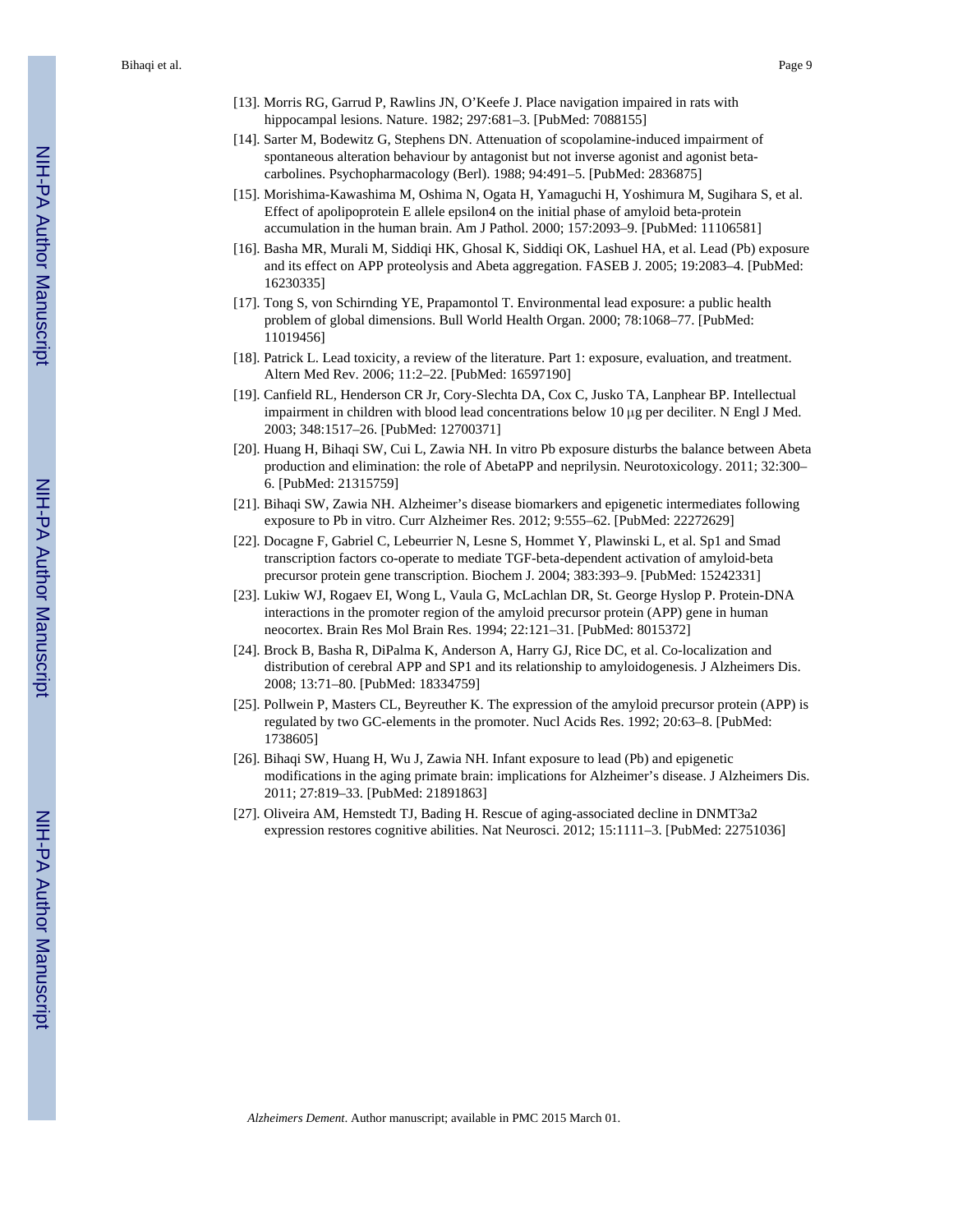#### **RESEARCH IN CONTEXT**

- **1.** Systematic review: We have conducted a literature review and together with our previous reports we established a link between early life exposure and amyloidogenesis. While previous studies focused on molecular and biochemical changes, we sought to investigate the functional impact of early life exposure on behavioral outcomes on aging animals. In addition, we examined the changes on amyloidogenic proteins following early and adult exposure to lead at multiple time points during the life span of mice.
- **2.** Interpretation: These findings affect the early origins of AD and support environmental metal lead as a risk factor for AD and cognitive decline in old age. The data provides further evidence that the developmental stage is vulnerable to environmental toxicants leading to increase in disease susceptibility in adulthood.
- **3.** Future directions: the current study provides evidence of a relation between early life exposure to lead and cognitive changes at old age. While we have examined the changes in the amyloidogenic pathway, it is important to further study lead's effects on the other hallmark of AD, tau pathology. In addition, it is crucial to investigate the possible mechanisms leading to those changes, including epigenetic reprogramming.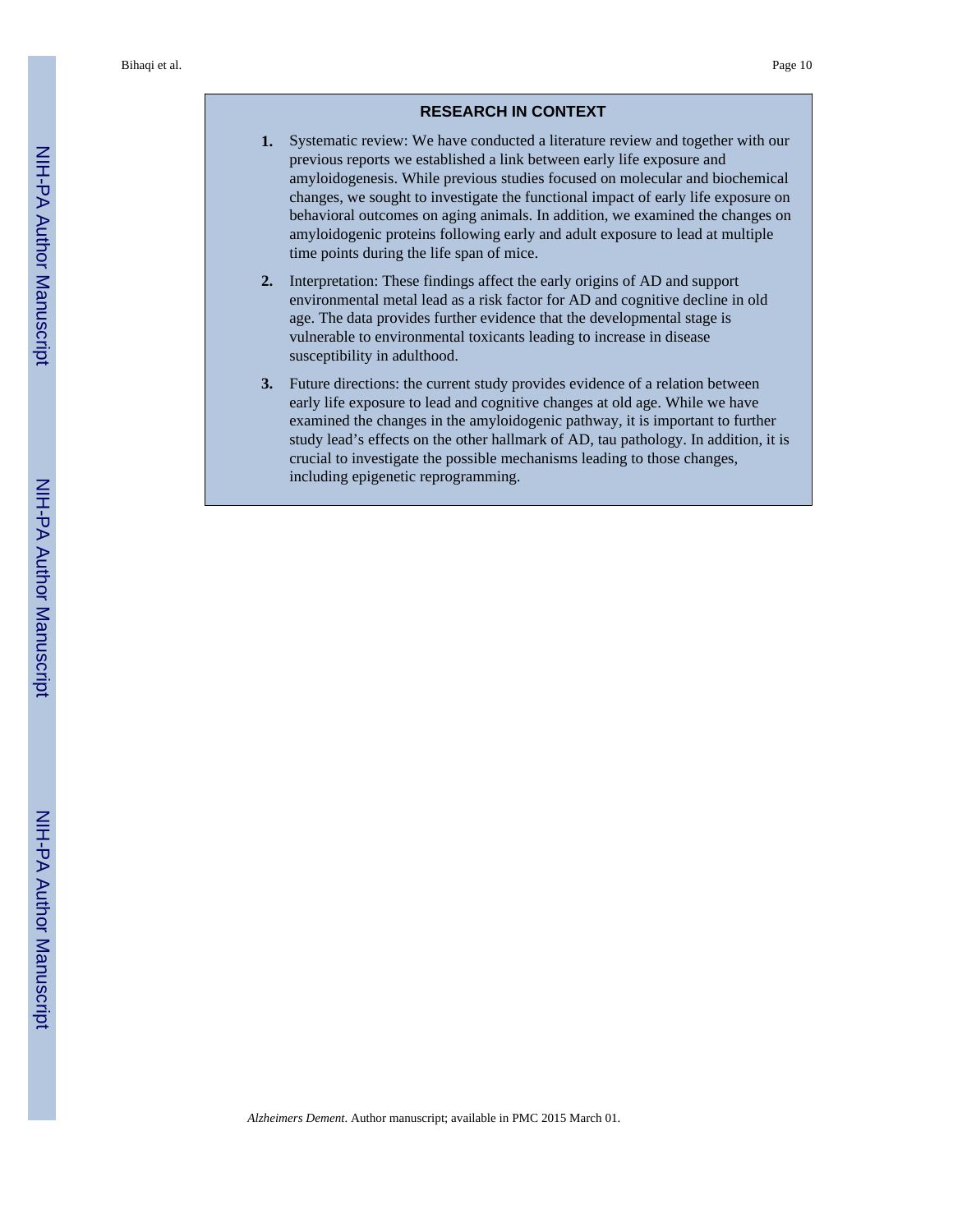

#### **Fig. 1.**

Acquisition and memory retention in 18-month old mice. Training in the Morris water maze consisted of three trials per day for 7 days to locate a hidden platform. Memory retention was assessed by a 60-secoond probe trial 24 hours after the last day of acquisition testing. (A) Mean escape latencies for finding the platform during daily training sessions. (B) Probe trial data representing the time spent in the target quadrant where the platform was located during training. (C) Probe trial data representing the distance traveled in the correct quadrant. Values are expressed as mean ± standard error of the mean. \**P* <.05 compared with control. \*\**P* <.01 compared with control. PbA, adult lead exposure group; PbE, early lead exposure group; PbEA, early and adult lead exposure group.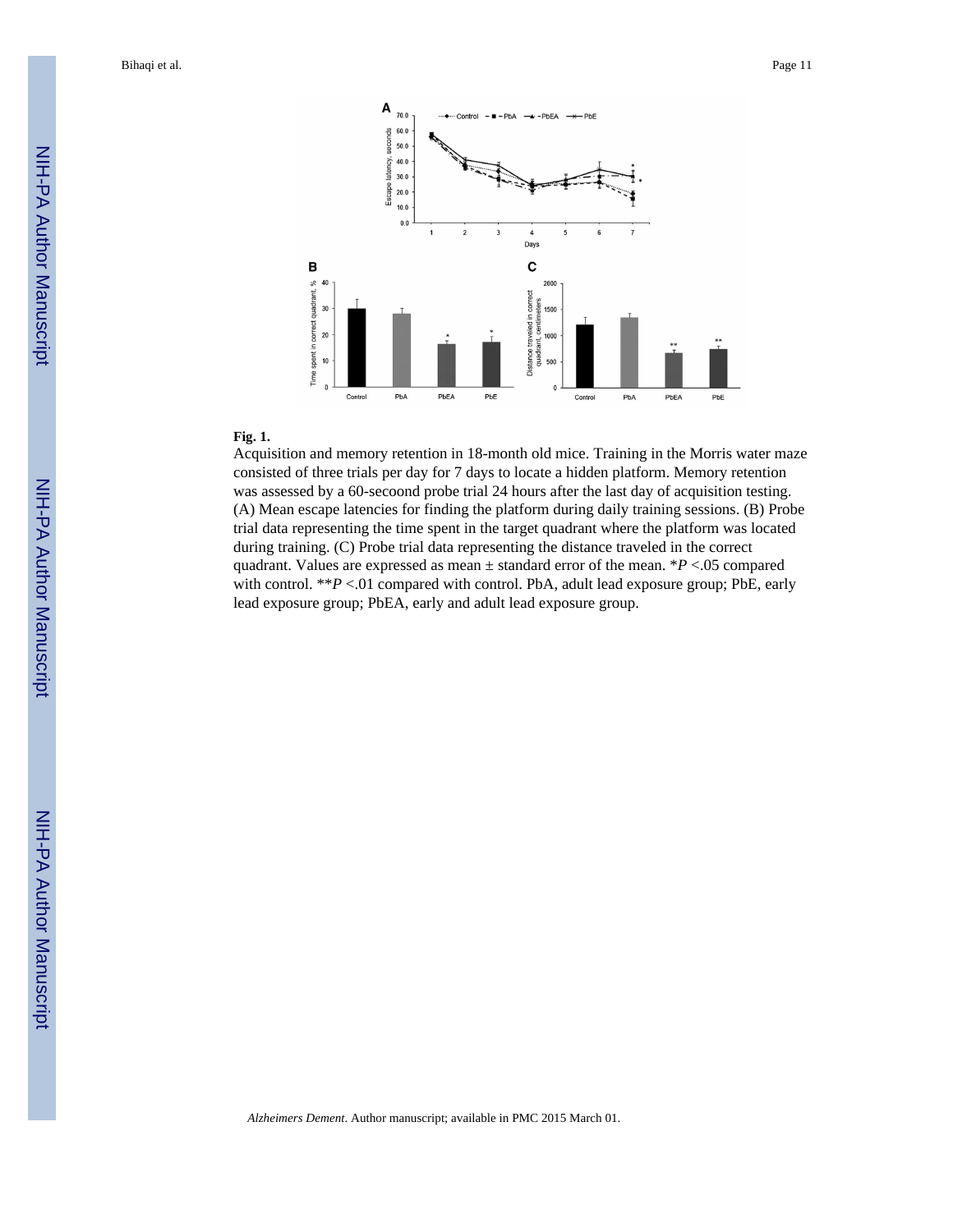

#### **Fig. 2.**

Acquisition and memory retention in 24-month-old mice. Training in the Morris water maze consisted of three trials per day for 7 days to locate a hidden platform. Memory retention was assessed by a 60-second probe trial 24 hours after the last day of acquisition testing. (A) Mean escape latencies for finding the platform during daily training sessions. (B) Probe trial data representing the time spent in the target quadrant, where the platform was located during training. (C) Probe trial data representing the distance traveled in the correct quadrant. Values are expressed as mean  $\pm$  standard error of the mean. \**P* <.05 compared with control. \*\**P* <.01 compared with control. \*\*\**P* <.001 compared with control. PbA, adult lead exposure group; PbE, early lead exposure group; PbEA, early and adult lead exposure group.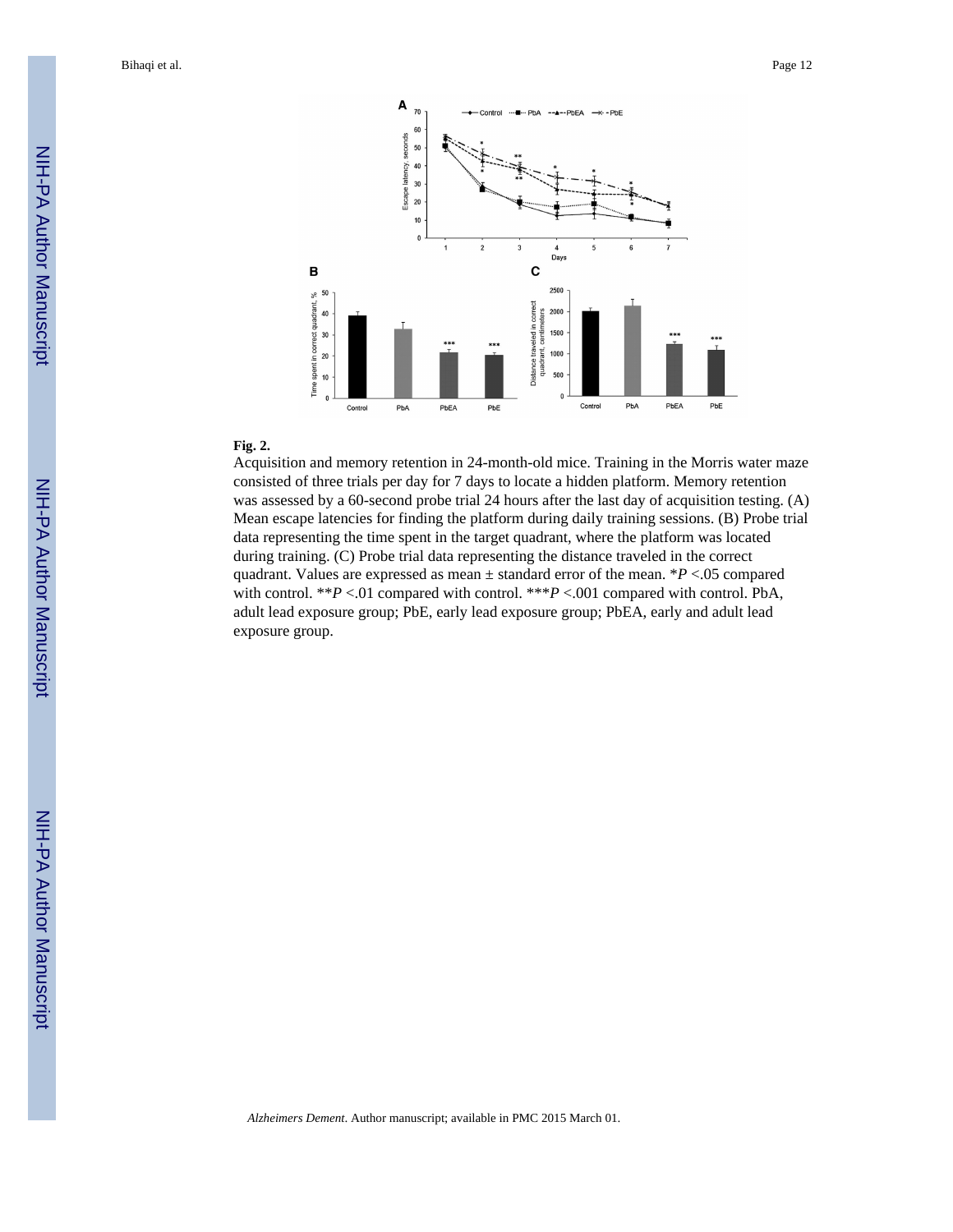

#### **Fig. 3.**

Developmental exposure to Pb affects spontaneous alternations and transfer latency in older mice. (A, B) Mice were tested for spatial working memory as measured by assessing the spontaneous alternations in Y maze at 18 months of age (A) and at 24 months of age (B). (C, D) Retention memory using the transfer latency as a parameter for acquisition and retention memory expressed as the inflexion ratio were also assessed in the elevated plus maze at 18 months of age (C) and 24 months of age (D). Data was expressed as mean  $\pm$  standard error of the mean. \**P* <.05 compared with control. \*\**P* <.01 compared with control. PbA, adult lead exposure group; PbE, early lead exposure group; PbEA, early and adult lead exposure group.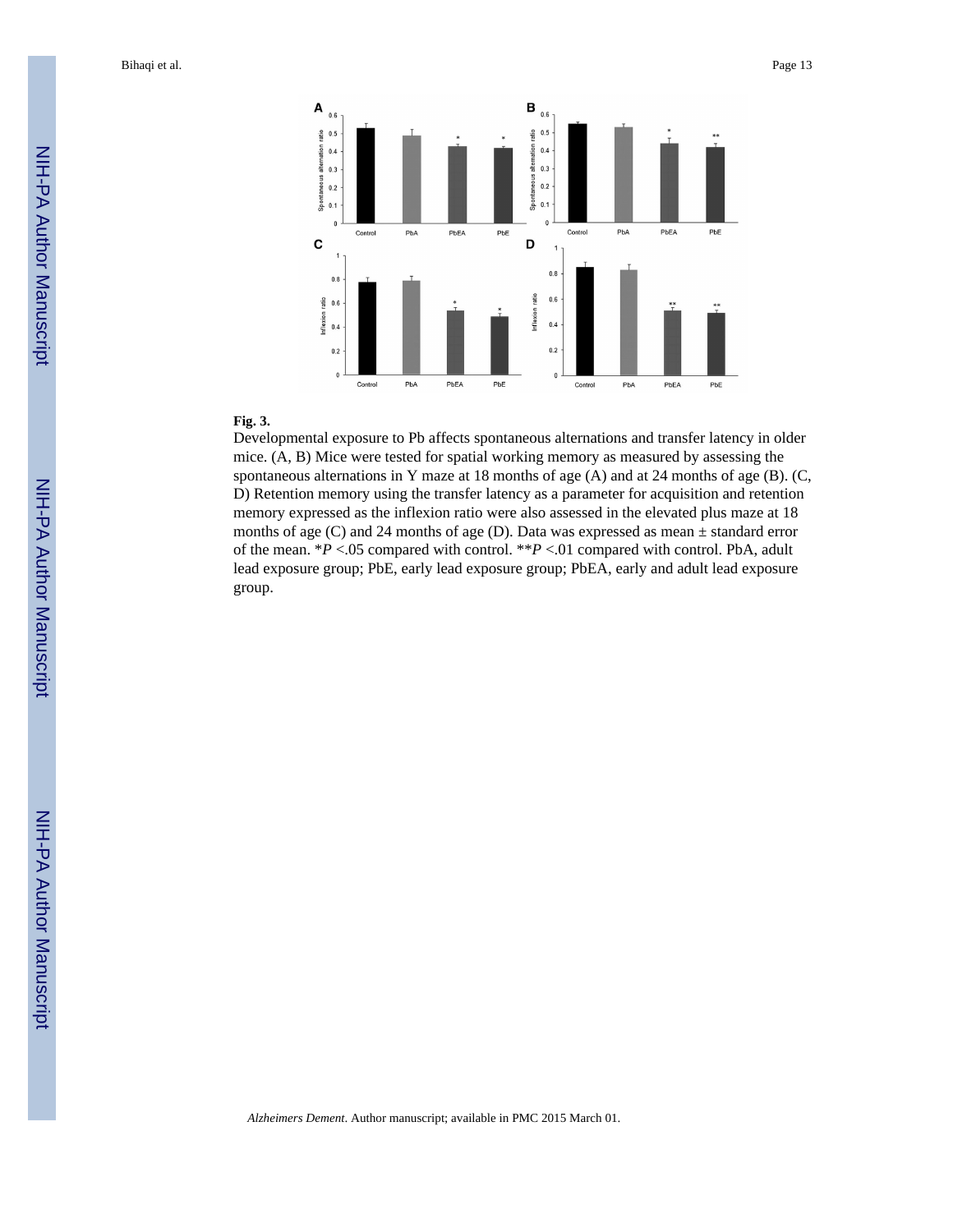

#### **Fig. 4.**

Amyloid-β precursor protein (AβPP) expression across the life span and after developmental exposure to lead (Pb). (A) Changes in life span profiles of AβPP protein expression in the cerebral cortex of control (Control), early Pb exposure group (PbE), adult Pb exposure group (PbA), and early and adult Pb exposure group (PbEA) measured by Western blot analysis as described in Methods. (B) Quantification of AβPP Western blot bands normalized to β-actin levels. (C) Life span messenger RNA (mRNA) levels of AβPP relative to glyceraldehyde-3 phosphate dehydrogenase. Each data point in the curve is the mean ± standard error of the mean. \**P* <.05 compared with control.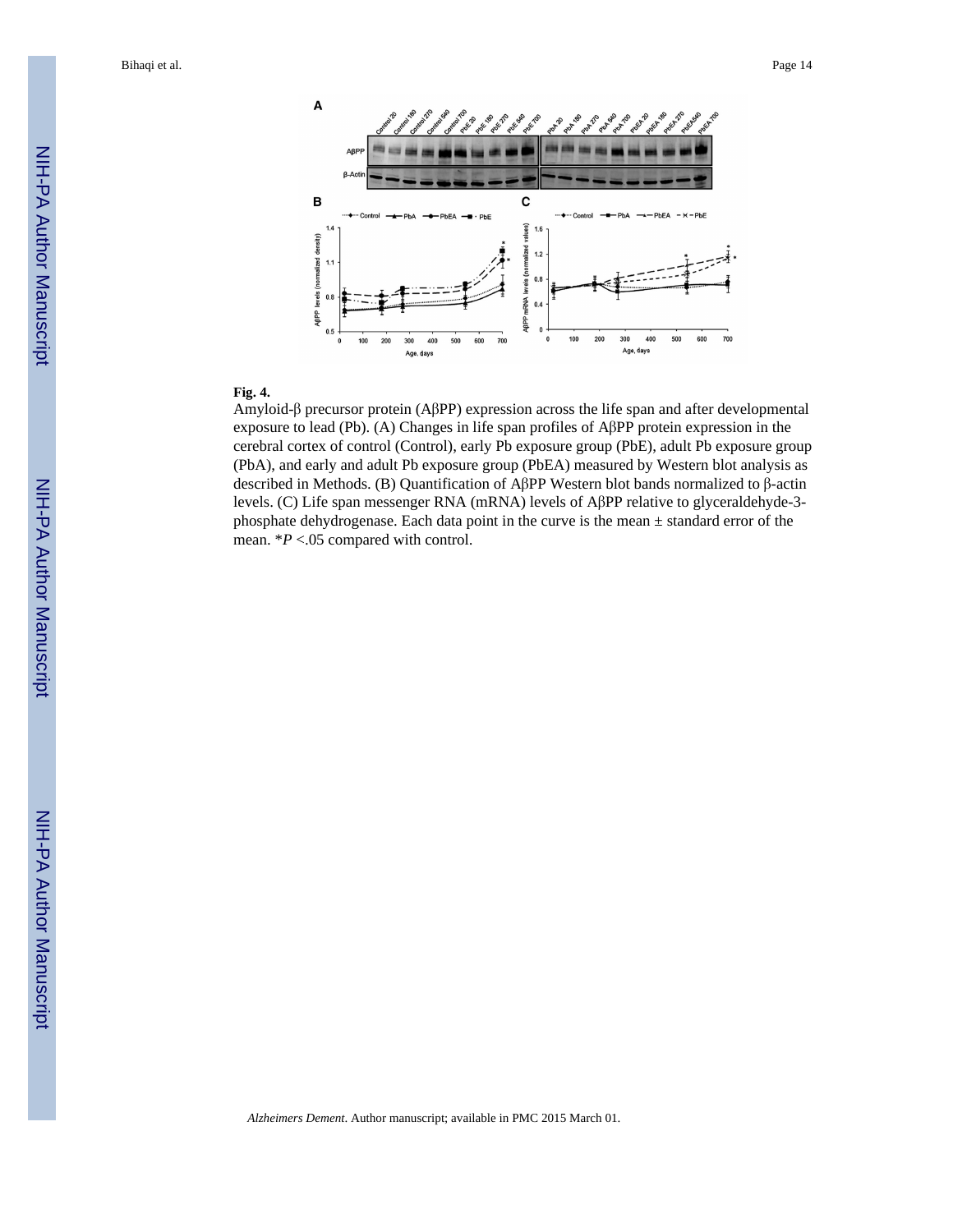

#### **Fig. 5.**

Specificity protein 1 (Sp1) life span expression profiles and levels in mice cortex with infantile exposure to lead (Pb). (A) Changes in the life span profiles of Sp1 were measured in the cerebral cortex of the control (Control), early Pb exposure group (PbE), adult Pb exposure group (PbA), and early and adult Pb exposure group (PbEA) using Western blot analysis as described in Methods. (B) Quantification of SP1 Western blot bands after normalization to β-actin levels. (C) Life span messenger RNA (mRNA) levels of Sp1 relative to glyceraldehyde-3-phosphate dehydrogenase. Each data point in the curve is the mean ± standard error of the mean SEM. \**P* <.05 compared with control.